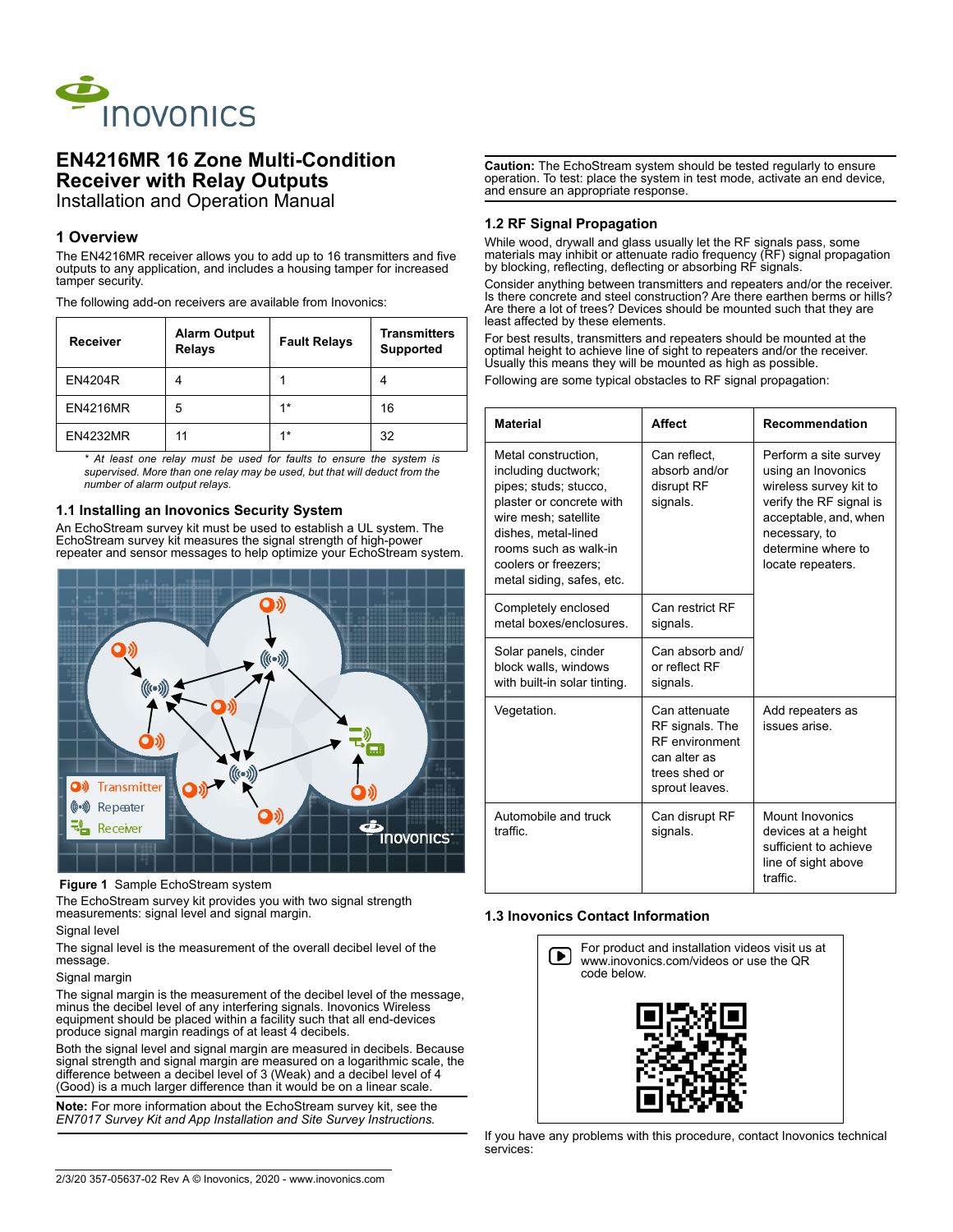- E-mail: support@inovonics.com.
- Phone: (800) 782-2709; (303) 939-9336.

## **1.4 EN4216MR Front Panel**



 **Figure 2** Receiver front panel

| A Output LED         | <b>B</b> Fault LED    | <b>C</b> Power LED   |
|----------------------|-----------------------|----------------------|
| <b>D</b> LCD display | <b>E</b> Up button    | <b>F</b> Down button |
| <b>G</b> Back button | <b>H</b> Enter button |                      |

Output LED: Lights when any transmitter output is active. Fault LED: Lights when any transmitter is sending a fault condition. Power LED: Lit when receiving power.

LCD Display: Shows status, event log and programming information. Decode LED: Flashes when any recognizable transmission is received. This LED is only visible when the cover is removed.

Up button: Scrolls the display up.

Down button: Scrolls the display down.

Back button: Returns display to the previous menu, or when pressed in the main menu options, returns the unit to normal operating mode. When entering information in the display, returns to the last character entered. Enter button: Selects the currently displayed menu item. If in normal operating mode, sets the unit to menu mode. Reset button: Clears the current status for all points and resets all outputs

and LEDs. Records a receiver reset entry in the event log and resets the supervision window timers. This button is only accessible when the cover is removed.

## **1.5 EN4216MR Internal Components**



**J** Reset button **K** Decode LED

- **1.6 What's in the Carton**
	- Two drywall anchors. • Two mounting screws.
	- Two pieces of double-sided mounting tape.
	- One selection jumper.

## **2 Installation and Startup**

## **2.1 Installation Notes**

- These products are designed to be maintained by professional security technicians.
- Products are tested for indoor use.
- Do not mount wireless smoke detectors, co detectors, initiating device transmitters or repeaters to removable surfaces, such as ceiling tiles.
- All products should be manually tested weekly.
- The EN4216MR must be installed within 30 m (98.5 ft) of control unit. Low power transmitters shall be limited to a single initiating device.

## **2.2 Power Cabling**

**Caution:** Incorrect connections may cause damage to the unit.

Before beginning startup, you will need to connect power to the receiver. To connect power to the receiver:

- **1.** Use a small screwdriver to press the housing release tabs on the top or bottom of the receiver; separate the housing
- **2.** Connect power cabling to the Vs (+) and GND (-) connections. Power source should be 11-14 VDC. Power supply must be
	- unswitched, uninterrupted, and regulated. Use 18 - 22 gauge wire for all cabling, and ensure torque on the screw terminals does not exceed 7 inch-pounds.

## **2.3 Select the Frequency Band**

EchoStream products are able to use a range of radio frequencies, and are shipped from Inovonics set for your geographic area.

- The jumper will be set on the two pins marked NZ to set the frequency range to 921-928 MHz for New Zealand.
- The jumper will be set on the two pins marked AU to set the frequency range to 915-928 MHz for Australia.
- The jumper will be removed to set the frequency band to 902-928 MHz for North America.
- **1.** Ensure the frequency band is set for your geographic are.
- **2.** If the frequency band is not set for your geographic area, place a selection jumper on the appropriate frequency band selection pins to select Australia or New Zealand, or remove it for North America.

**Note:** Only devices set for use in North America are configured for UL installations.

**3.** If you have changed the frequency band and the device is powered on, press the reset button to complete configuration.

# **2.4 Connect Input/Output Cabling**

- **4.** Connect cabling to the receiver power loss output. Must be configured for UL installations.
- The receiver power loss output is a normally closed (N/C) open collector output that opens when the receiver loses power.
- **5.** Connect cabling to the tamper output. Must be configured for UL installations.
- The tamper output is a normally open (N/O) open collector output that reports receiver case tamper to an external device. **6.** Connect cabling to the jam output. Must be configured for UL
- installations.
- The jam output is a normally closed (N/C) open collector output that opens when noise thresholds on all receive channels remain above a predetermined value for 10 seconds. The jam output is set to the follower output type.
- **7.** Connect a momentary switch to the reset input and ground (Figure 4, "EN4216MR terminals"). Must be configured for UL installations.
- The reset input circuit permits installation of a remote momentary normally open (N/O) switch to clear faults, unlatch outputs, and reset the receiver to a normal state.
- **8.** Connect cabling to the output terminals. Must be configured for UL installations.
	- The EN4216MR provides six Form-C relays.



 **Figure 4** EN4216MR terminals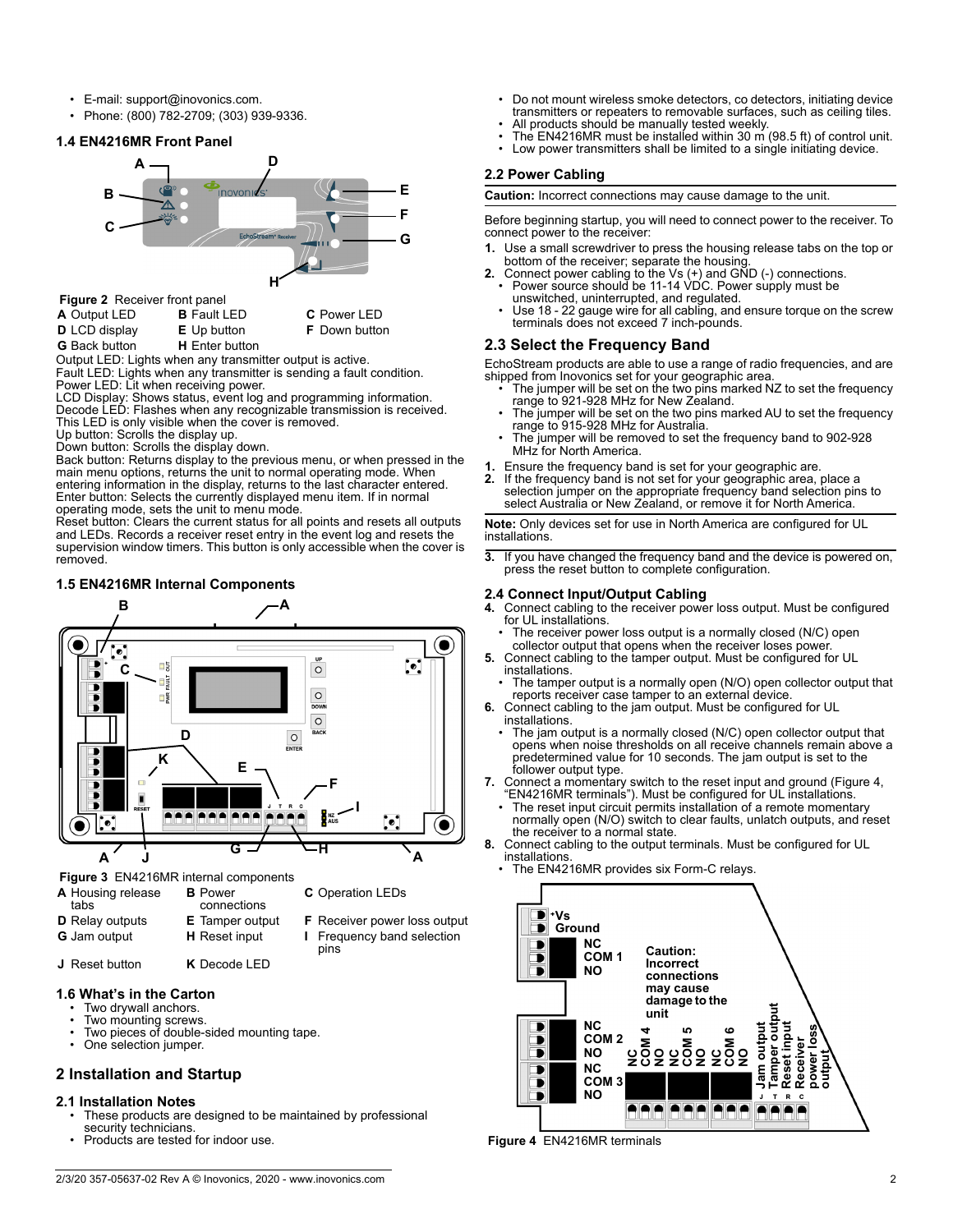## **2.5 Mount the Receiver**

**Caution:** Mount the receiver in a location removed from metal. Metal objects (duct work, wire mesh screens, boxes) will reduce RF range.

**Note:** For UL listed systems containing a UL hold-up switch, the EN4216MR must be located within three feet of a system keypad in a location out of sight from the protected premise.

- **9.** Use the provided anchors and screws to mount the receiver in a location accessible for future maintenance.
- **10.** Perform a walk test, activating each transmitter assigned to the receiver and ensuring a good signal.

## **3 Point Setup and Registration**

Each transmitter must setup and registered to a point. Once registered, the transmitters alarm(s) will be mapped to the appropriate alarm output(s). Following are the transmitters supported by the EN4216MR:

**Note:** Contact Inovonics for a list of other compatible devices..

#### **Table 1: EN4216MR Supported Transmitters**

| <b>Transmitter</b> | Alarm 1                | Alarm <sub>2</sub> | Alarm <sub>3</sub> | Alarm <sub>4</sub> |
|--------------------|------------------------|--------------------|--------------------|--------------------|
| <b>EN1215EOL</b>   | Terminal<br>block      |                    |                    |                    |
| EN1215WEOL         | Terminal<br>block      | Reed<br>switch     |                    |                    |
| <b>EN1223D</b>     | <b>Both</b><br>buttons |                    |                    |                    |
| <b>EN1235SF</b>    | <b>Button</b>          |                    |                    |                    |
| <b>EN1235DF</b>    | <b>Both</b><br>buttons |                    |                    |                    |
| EN1244             | Smoke                  |                    |                    |                    |
| <b>EN1245</b>      | <b>CO</b>              |                    |                    |                    |
| EN1249             | <b>Bill trap</b>       |                    |                    |                    |
| <b>EN1261HT</b>    | Motion                 |                    |                    |                    |

## **Table 2: Default Trouble Condition Programming**

| Output/Relay                                        | Condition                        |
|-----------------------------------------------------|----------------------------------|
| 6                                                   | Tamper                           |
| 6                                                   | Low Battery                      |
| 6                                                   | <b>Supervision Loss/Inactive</b> |
| See Figure 4,<br>"EN4216MR terminals"<br>on page 2. | Line Power Loss                  |

## **3.1 Program a Point**

- **1.** From the EN4216MR start screen, press the enter button to access the receiver's three main menu options.
- Use the up and down buttons to navigate to the install & service menu; press the enter button.
- **3.** Enter your password to access the install & service menus.
- **4.** Following the instructions in section 4.5.1, "Setup Point" on page 4.

## **4 EN4216MR 16 Zone Multi-Condition Receiver with Relay Outputs Operation and Point Setup Screens**

## **4.1 Menu Tree**

POINT STATUS, see 4.3, "Point Status" on page 3. EVENT LOG, see 4.4, "Event Log" on page 3. INSTALL & SERVICE, 4.5, "Install & Service" on page 4. SETUP POINT, see 4.5.1, "Setup Point" on page 4. POINT # SUPERVISION TIME

- SECURITY/REPEATER
- ALARM INPUTS
- ALARM OUT
- ALARM OUTPUT TYPE
- INACTIVE OUT/TYPE
- TAMPER OUT/TYPE
- LOW BATTERY OUT/TYPE
- **TEXT**
- **REGISTER**

REGISTER TRANSMITTER, see 4.5.2, "Register Transmitter" on page 4.

DELETE POINT, see 4.5.3, "Delete Point" on page 4.

- SIGNAL STRENGTH, see 4.5.4, "Signal Strength" on page 5.
- CHANGE PASSWORD, see 4.5.5, "Change Password" on page 5.

FACTORY CONFIG, see 4.5.6, "Factory Config" on page 5.

## **4.2 EN4216MR Start Screen**

The EN4216MR start screen displays alarm and fault information on the LCD display. Points in alarm are displayed as "Alarm", with the point number following. If more than one point is in alarm, the display scrolls through each point. If a point has more than one alarm, the display scrolls through each alarm. Fault conditions are indicated by "Fault" in the LCD display if there is no alarm already displayed, and point numbers are not displayed.

Alarms and faults will only display briefly when the alarm or fault is first received, and then the start screen will return to a ready condition. For detailed alarm and fault information, see section 4.3, "Point Status" on page 3.

## **4.3 Point Status**

The point status menu allows you to view detailed alarm and fault information. Point status information is available without entering a password.

To access the point status menu:

- **1.** From the EN4216MR start screen, press the enter button to access the receiver's three main menus. "Point Status" displays.
- 
- **2.** Press the enter to display point status details. **3.** Use the up/down buttons to scroll through the points; press the enter button again to view the outputs the displayed conditions are mapped to.
- Point status flags are defined as follows: A = Alarm (transmitter only);  $T =$  Tamper;  $B =$  Low Battery;  $L = AC$  loss (repeater only);  $I =$  Inactive.

**Note:** If "--" displays, the displayed condition has been mapped to a null output.

## **4.4 Event Log**

The event log displays the last 50 events that have occurred, whether they be alarms, or tamper or inactive faults. Event log information is available without a password.

- **1.** From the EN4216MR start screen, press enter.
- **2.** Use the up or down buttons to navigate to "Event Log"; press the enter button.
- **3.** Use the up/down buttons to scroll through events.
- **4.** When viewing transmitter events, press enter to see the output the events map to.

**Note:** No output will be displayed if the event is mapped to a null output.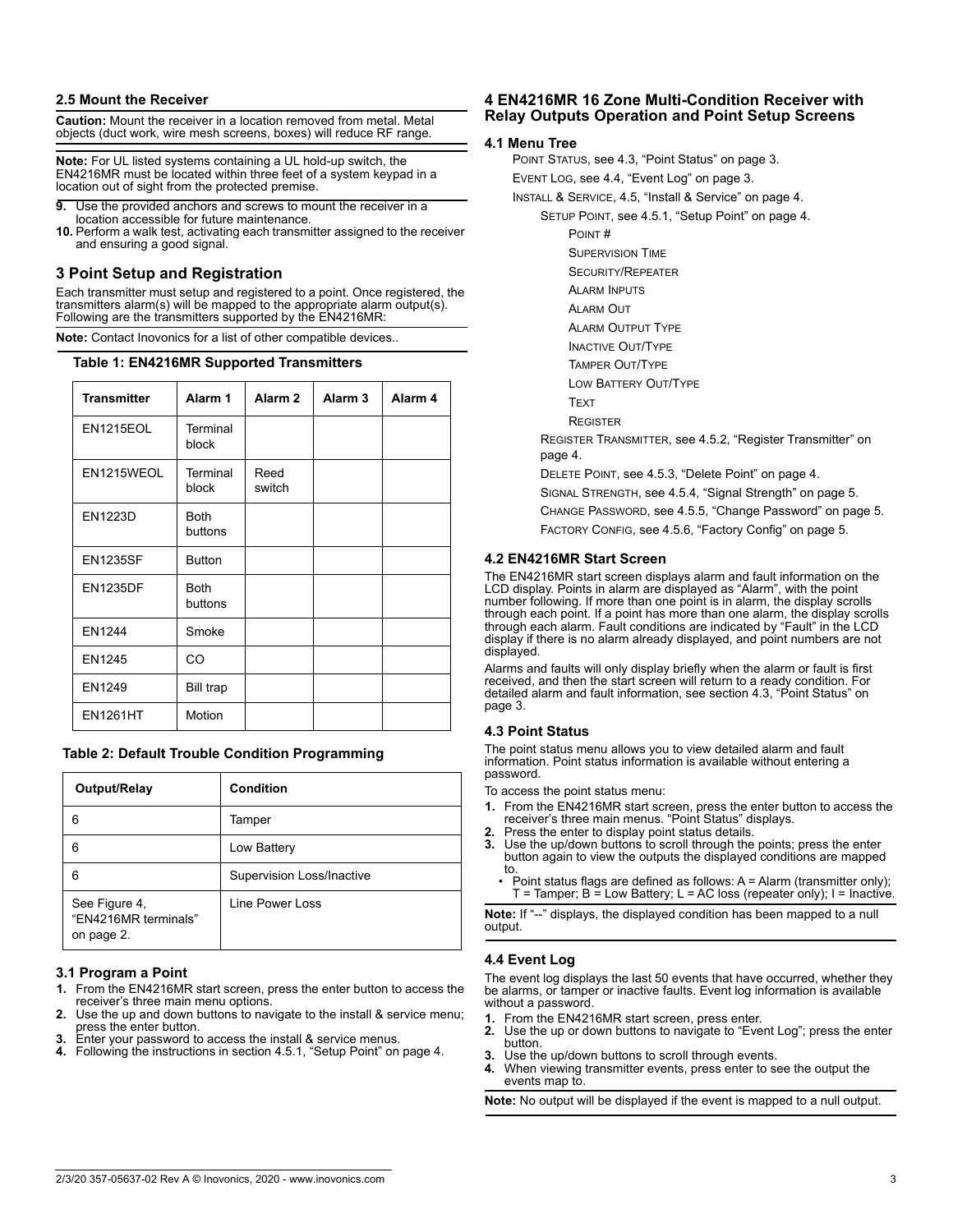## **4.5 Install & Service**

**Note:** The default password is 3446.

The install & service menu is used to reset factory configuration, change password, view signal strength, delete points, register transmitters, and setup points for any of the programmed points.

To access the install & service menu:

- **1.** From the EN4216MR start screen, press the enter button to access the receiver's three main menu options.
- **2.** Use the up and down buttons to navigate to the install & service menu; press the enter button.
- **3.** Enter a password to access install & service menus.

#### **4.5.1 Setup Point**

- **1.** From the install & service menu, press enter at the "Setup Point" prompt.
- **2.** Use the up/down buttons to scroll through point numbers; press the enter button to select a point.
	- "Tx Registr'd" displays if a transmitter or repeater is currently registered to this point; "Tx Not Regstr'd" displays if no transmitter is registered to this point.
- **3.** Press enter to continue.

Supervision Time: Sets a time limit on missing transmitters.

• The valid range is 0 to 99 hours. The default is 60 minutes. Selecting 0 turns off supervision.

**Caution:** Turning off supervision can jeopardize the integrity of your system. Inovonics does not recommend turning off supervision. For supervision to function correctly, the supervision time must be set for an interval greater than the transmitter check-in time.

**a.** Use the up and down buttons to adjust the supervision time; press the enter button to select.

**b.** Use the up and down buttons to toggle between "Hrs" (hours) and "Min" (minutes); press the enter button to select.

Select Security/Repeater: Configures point's alarm and alert messages as either a repeater or a security transmitter.

**a.** Use the up and down buttons to choose "Select Security" for a transmitter or "Select Repeater" for a repeater; press the enter button to select.

1-4 Alarm Inputs: Allows security transmitters with multiple alarm conditions to be assigned a separate output and output type for each individual condition. For more information, see Table 1:, "EN4216MR Supported Transmitters".

**a.** Use the up and down buttons to navigate the number of alarm inputs for the transmitter; press the enter to select.

Alarm Out: Maps the security transmitter's alarm condition(s) to relay outputs.

**a.** Use the up/down buttons to scroll through the output numbers. Choosing "--" will disable alarm output.

**b.** Press Enter to select the output to use for the alarm condition. Alarm Output Type: Selects the output type for the alarm condition. The default is follower.

a. Use the up/down buttons to scroll through the output type options in Table 3; press the enter button to select the desired output option:

## **Table 3: Output Type Options**

| <b>Output Type</b> | <b>Description</b>                                                                                                                                                                                                                                                                                                                                                |
|--------------------|-------------------------------------------------------------------------------------------------------------------------------------------------------------------------------------------------------------------------------------------------------------------------------------------------------------------------------------------------------------------|
| Follower           | The output reflects the transmitter's alarm status.                                                                                                                                                                                                                                                                                                               |
| Latching           | The output turns on when activated and remains on<br>until the receiver is reset                                                                                                                                                                                                                                                                                  |
| Toggle             | The output changes state each time the device sends<br>a new activation. Press the enter button to select.<br>"Inactive" displays when selected. Inactive time<br>prevents output chatter. The valid range is 2.0 to 99.5<br>seconds, in 0.5 second increments. Use the up and<br>down buttons to navigate.                                                       |
| Momentary          | Momentary: The output turns on for the programmed<br>duration, then turns off, regardless of the device<br>status. Press the enter button to select.<br>"Moment" displays when selected. This sets the time<br>that the output will stay activated. The valid range 0.5<br>to 99.5 seconds, in 0.5 second increments. Use the<br>up and down buttons to navigate. |

Choosing "--" will disable inactivity reporting.

- **b.** Press enter to select the output to use for this transmitter/repeater. Inactive Output Type: Selects the output type for the inactive condition.
- **a.** Use the up/down buttons to scroll through the output type options in Table 3; press the enter button to select the desired output option:<br>Tamper Out: Maps transmitter/repeater tamper fault output.
- Tamper Out: Maps transmitter/repeater tamper fault output. **a.** Use the up/down buttons to scroll through the output numbers. Choosing "--" will disable tamper output.

**b.** Press enter to select the output to use for this transmitter/repeater's tamper transmission.

Tamper Output Type: Selects the output type for the tamper condition. **a.** Use the up/down buttons to scroll through the output type options in Table 3; press the enter button to select the desired output option.<br>Low Batt Out: Maps transmitter/repeater low battery fault output.

a. Use the up/down buttons to scroll through the output numbers. Choosing "--" will disable low battery output.

**b.** Press enter to select the output to use for this transmitter/repeater's low battery transmission.

Low Battery Output Type: Selects the output type for the low battery condition.

a. Use the up/down buttons to scroll through the output type options in Table 3; press the enter button to select the desired output option:

Line Power Loss Out: Maps repeater line power loss fault output. **a.** Use the up/down buttons to scroll through the output numbers.

Choosing "--" will disable line power loss output.

**b.** Press enter to select the output to use for this repeater's line power loss transmission.

Line Power Loss Output Type: Selects the output type for the line power loss condition.

**a.** Use the up/down buttons to scroll through the output type options in Table 3; press the enter button to select the desired output option:

Text: Enter eight-character descriptive text for the transmitter/repeater **a.** Use up/down buttons to scroll through the alphanumeric characters; press enter to select and advance to the next character. To select a space, press enter without selecting a digit.

**Note:** If you do not use all eight characters, you must enter spaces to the end of the line.

**b.** When finished, press enter again to complete selection. Register Transmitter: The register transmitter option allows you to register a transmitter or repeater to the programmed point. **a.** Use the up and down buttons to toggle between "N" for no and "Y" for

yes to choose whether or not you wish to register a transmitter/repeater to the point; press enter to select.

**b.** Press the transmitter/repeater's reset button at the "Reset Xmitter" prompt.

**c.** When "Tx Reg'd" displays, press enter to finish and advance to the next point.

**d.** When all transmitters have been registered, press reset on the receiver to clear faults.

**Note:** A transmitter/repeater can be registered to the point at a later time using the "Register Xmitter" prompt in the install & service menu.

#### **4.5.2 Register Transmitter**

The register xmitter option allows you to register a transmitter or repeater.

- **1.** From the install & service menu, use the up and down buttons to navigate to the "Register Xmitter" prompt; press the enter button.
- **2.** Use the up and down buttons to choose the point to which you want to
- register the transmitter/repeater. **3.** Use the up and down buttons to toggle between "N" for no and "Y" for yes to choose whether or not you wish to register a transmitter/repeater
- to the point; press enter to select. **4.** Press the transmitter/repeater's reset button at the "Reset Xmitter" prompt.

## **4.5.3 Delete Point**

The DELETE POINT option allows you to delete transmitter registration information from all registered points, or from a specific point. Programmed point information is not deleted; just the registration identification number associated with the transmitters or repeaters. To delete points:

- **1.** From the install & service menu, use the up and down buttons to navigate to the "Delete Point" prompt; press the enter button.
- **2.** The "Delete All?" prompt displays. Use the up and down buttons to choose "N" for no or "Y" for yes; press enter to select.
- **3.** If you selected no, the "Delete Point" prompt displays. Use the up and down buttons to choose a point to delete; press enter to select.
- **4.** Press the enter button. If there is more than one registered point, then pressing the enter button returns to point selection for deletion; if there are no more registered points, the display returns to the install & service menu.